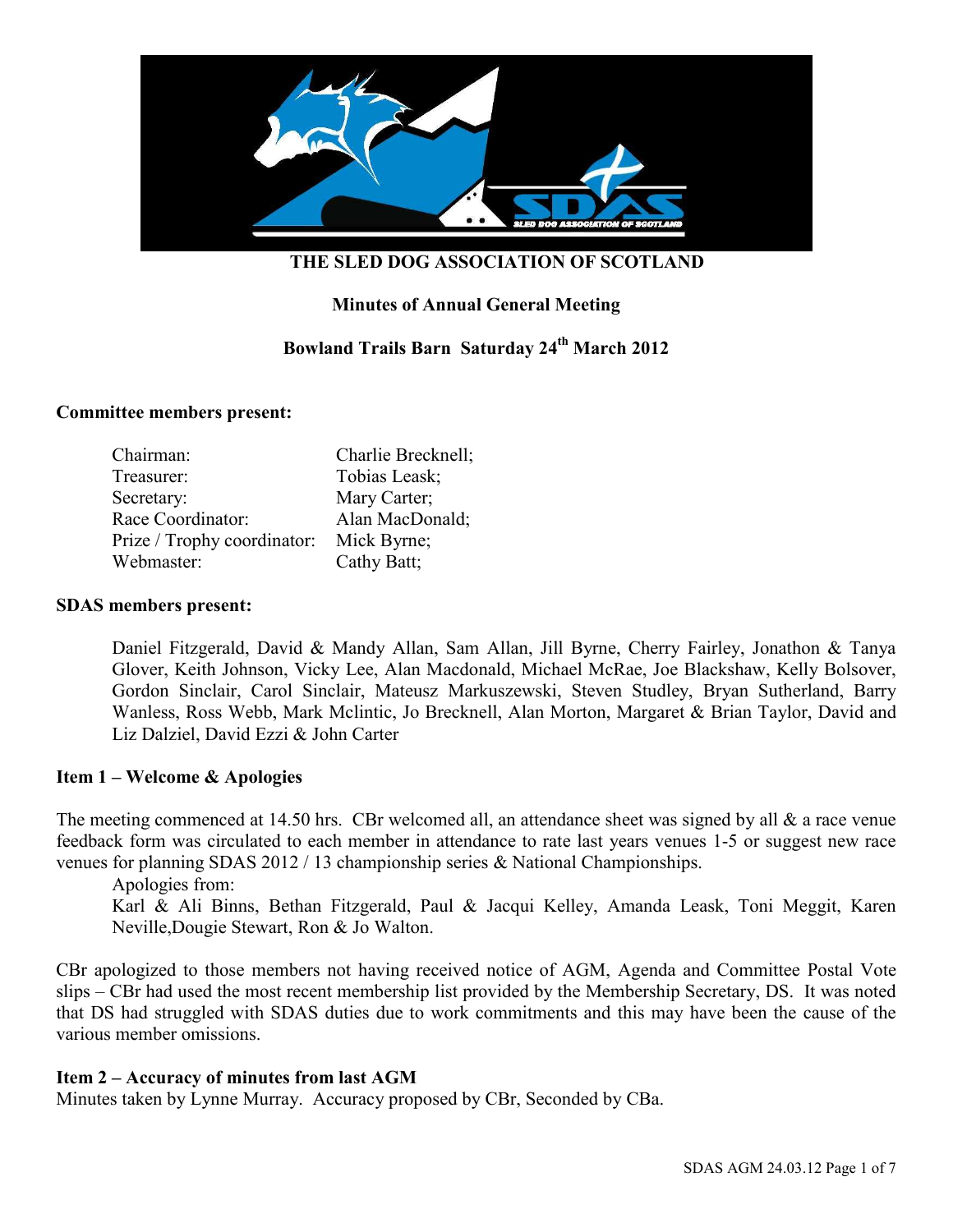

# **Minutes of Annual General Meeting**

#### **Item 3 – Treasurer's report**

Income & Expenditure account circulated to members present. See appendix (a). Matters arising:

- Race Attendance at races this season affected by financial climate resultant over investment of slate coaster prizes.
- Disc possibility of online entries also to help prevent entries being accepted without accompanying payment.
- Committee to review race entry fees to cover venue costs, toilet hire & possible use of independent timing system
- Problems with & future of SDAS' own timing system 'Timing team' have not been in attendance at more recent races, question if timing system was ever fit for purpose. Multiple timing discrepancies, No back up system if system fails or called into question, Many items not working – Display clocks broken / burnt out, batteries do not operate system if temp falls below -5 degrees C. Options discussed & show of hands.

|                                                                       | Hands raised |
|-----------------------------------------------------------------------|--------------|
| 1. CBr asked if any member would be prepared to take it over / run it |              |
| 2. Repair it, then sell it                                            |              |
| 3. Sell it without prior repair                                       |              |

## **Item 4 – Election of Officials**

CBr thanked the existing committee for their continued hard work & thanked those who have stood for reelection. Also noted that the new committee must ensure they carry out fully the roll for which they have volunteered to avoid other committee members becoming overburdened or faced with additional work due to these inefficiencies. Joe Blackshaw requested an introduction from each of the proposed committee members prior to voting & to be noted as a requirement with proposals in subsequent years.

| Nominations:      |    | Votes $For +$ Postal votes $=$ Total For |    |  | Votes Against + Postal Votes = Total against |
|-------------------|----|------------------------------------------|----|--|----------------------------------------------|
| Cathy Batt        |    |                                          |    |  |                                              |
| Charlie Brecknell | 24 | 14                                       | 38 |  |                                              |
| Cherry Fairley    | 26 | 14                                       | 40 |  |                                              |
| Keith Johnson     | 23 | Iб                                       | 39 |  |                                              |
| Mark McLintic     | 24 | 14                                       | 38 |  |                                              |
| Alan MacDonald    | 23 | Ю                                        | 33 |  |                                              |

All Nominated members were welcomed to the committee & members were advised that the committee will be seeking further non-committee volunteers for various tasks as required throughout the forthcoming year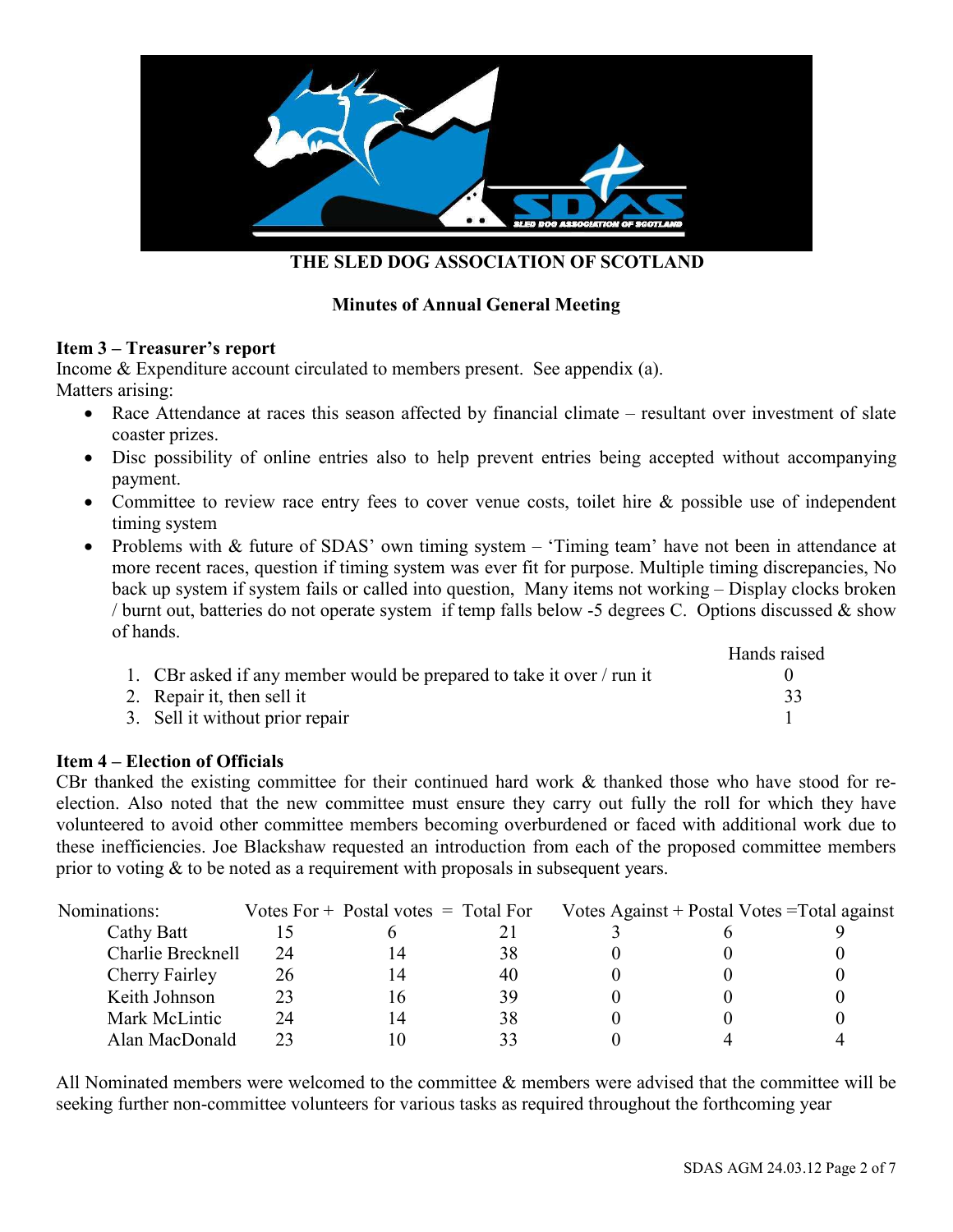

### **Minutes of Annual General Meeting**

#### **Item 5 – Proposals**

1. Proposed by Jo Brecknell. Seconded by Karl Binns

**That the National Championships and Qualifying events form part of the SDAS Championship series. That they still be open to non-members who wish to compete, with an increased entry fee to allow for a weekend membership.** 

*Supporting statement: In order to reduce the financial burden on the club by having to hold extra events as happened this season, and these events being poorly attended by the membership as these events did not carry championship points.* 

Discussion followed where these points were raised to counter the support statement:

- Culbin poor attendance due to Northern location, being too early in the season & too warm as opposed to poor attendance due to no championship points - previous year saw winter warm up (no champ points) well attended.
- Tentsmuir National Championships attracted largest entry of season & therefore the qualifier in fact cushioned the financial blow of the poor attendance of championship series races.
- Many mushers were able to take opportunity of swapping classes to suit their plans for competing abroad – particularly relevant to those competing in the 3-dog championship series classes.
- Potential future qualifiers held in England or Wales will not effect Scottish mushers' championship series races – will not be forced to travel.

Voting followed:

| In favor of proposal: | 16 |
|-----------------------|----|
| No change in Rule:    | 16 |

CBr as chairperson had casting vote to decide outcome. 16 votes were deemed insufficient to make a change to this ruling brought into force at last year's AGM (which all bar 2 votes was a unanimous decision), therefore to keep the National Championships & Qualifying events outside the Championship points system but to keep this under yearly review.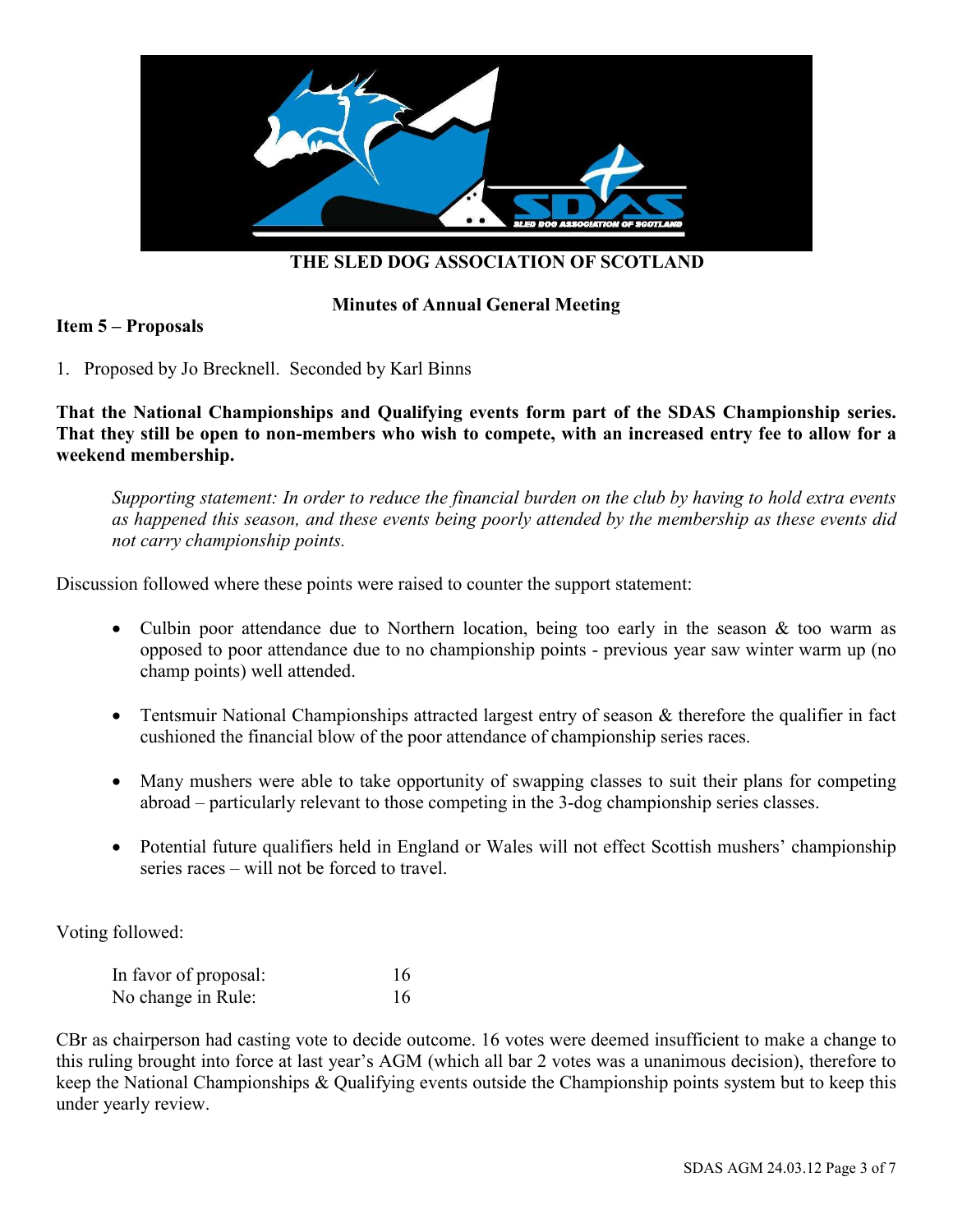

## **Minutes of Annual General Meeting**

#### **Item 5 – Proposals - Continued**

2. Proposed by Charlie Brecknell. Seconded by Jo Brecknell

#### **That SDAS introduce a Family membership fee to allow large family members to afford to all join and compete at SDAS events. Suggest fee £28 for a family of 4. (this is open to discussion at the AGM)**

*Supporting statement: This was brought up at last year's AGM where membership fees were increased to Single £15 Joint £20 Junior £6 for this coming April* 

Discussion followed: Question was raised by member if family membership included any family of 4 i.e. 2 parents with adult children still living at home. Discussed junior fees charged by other clubs / organizations. Discussed & recommended alternative option of committee reviewing & reducing junior entry fee.

Voting followed:

In favor of proposal 0 Against proposal Unanimous

# **Item 6 – Chairman's Report**

See appendix (b)

## **Item 7 – AOCB**

• Selection process for European & World Championships – Michael McRae

Discussed future fine tuning of selection process to give opportunity for more willing UK mushers to compete at such events.

• Entry fees for Recreational class – Michael McRae

Poorly supported rec' class possibly due to disproportionate fees considering it is non championship  $\&$  un-marshaled – suggest a review of rec' class fees to £1.00 per dog

Meeting closed at 16.45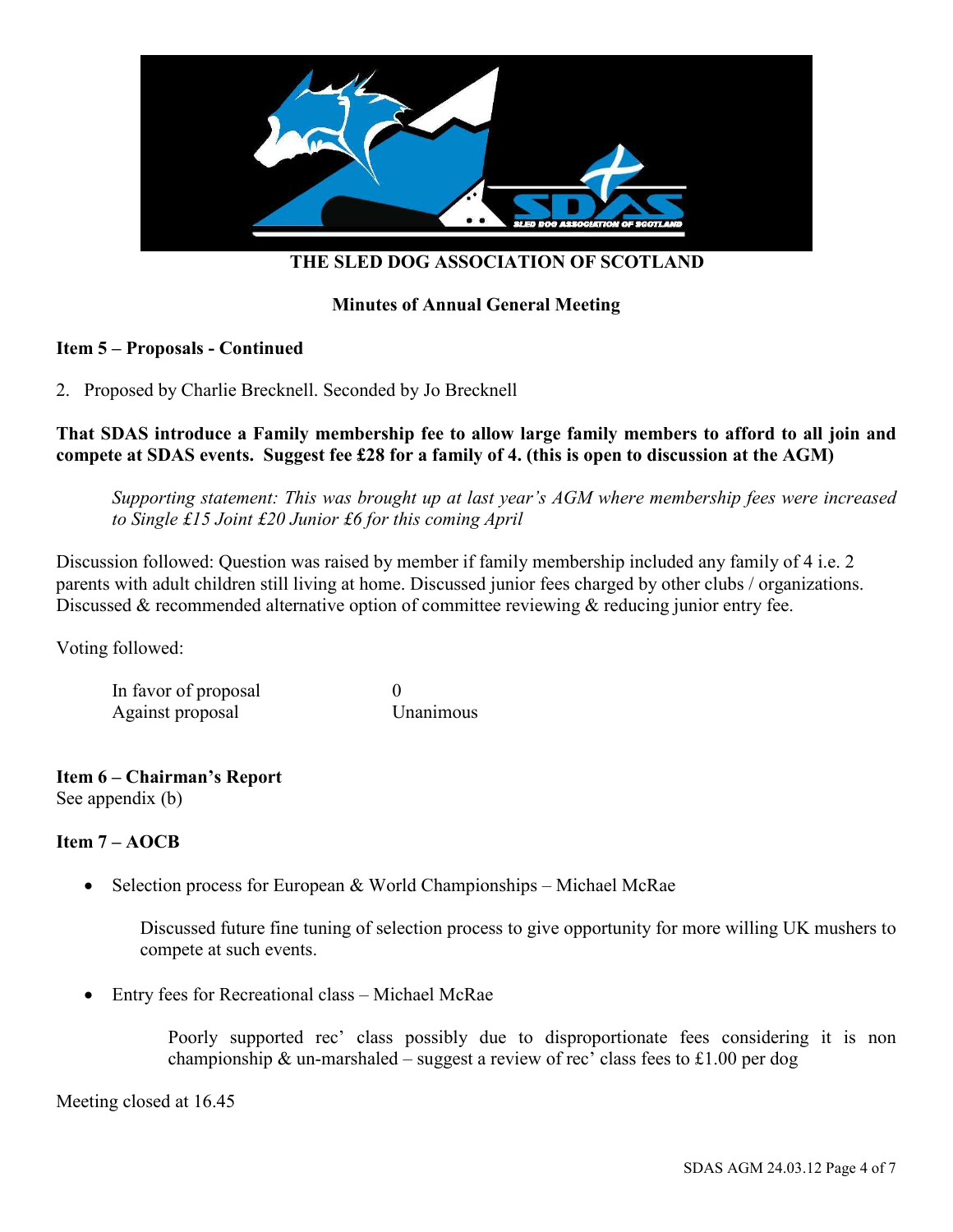

# **Minutes of Annual General Meeting**

# **Appendix (a)**

INCOME AND EXPENDITURE ACCOUNT FOR THE PERIOD FROM 1 APRIL 2011 TO 20 MARCH 2012

| <b>INCOME</b><br><b>Advertising</b><br><b>Bank Interest</b><br>Income from Sponsorship<br>Income/Payment for Team Kit<br>Other<br><b>Rallies</b><br><b>Subscriptions</b>                                                                                                      | £                                                                                                                                       | £<br>0.00<br>1.20<br>900.00<br>273.63<br>176.14<br>7311.00<br>2047.00<br>10708.97 |
|-------------------------------------------------------------------------------------------------------------------------------------------------------------------------------------------------------------------------------------------------------------------------------|-----------------------------------------------------------------------------------------------------------------------------------------|-----------------------------------------------------------------------------------|
| <b>EXPENDITURE</b><br><b>AGM</b><br>Equipment<br><b>Federation Trip</b><br><b>GB Team Kit</b><br>Insurance<br>Magazines/Rally Brochure<br>Postage<br>Prizes/Trophies<br><b>Rallies</b><br><b>Stationery</b><br>Subs - ESDRA/IFSS<br><b>Sundry</b><br><b>Travel</b><br>Website | 208.48<br>628.86<br>545.00<br>1173.63<br>253.00<br>0.00<br>140.41<br>3009.15<br>4828.40<br>200.00<br>425.22<br>100.00<br>86.30<br>55.00 | 11653.45                                                                          |
| SURPLUS/LOSS FOR PERIOD<br>BALANCE SHEET AS AT 16 MARCH 2011                                                                                                                                                                                                                  |                                                                                                                                         | (944.48)                                                                          |
| <b>CURRENT ASSESTS</b><br><b>Bank</b>                                                                                                                                                                                                                                         |                                                                                                                                         | 3985.65                                                                           |
| Represented by:<br><b>GENERAL FUND</b><br>Balance brought forward @ 1 April 2010<br>Plus surplus (loss) for period<br>Less cheques presented out-with period                                                                                                                  | 6135.96<br>(944.48)<br>(1205.83)                                                                                                        | 3985.65                                                                           |

I have examined the books and records of the Sled Dog Association of Scotland and certify that the above accounts have been drawn up in accordance therewith and are correctly stated.

Date: 20th March 2012

Chairperson: Charlie Brecknell, Secretary: Mary Carter,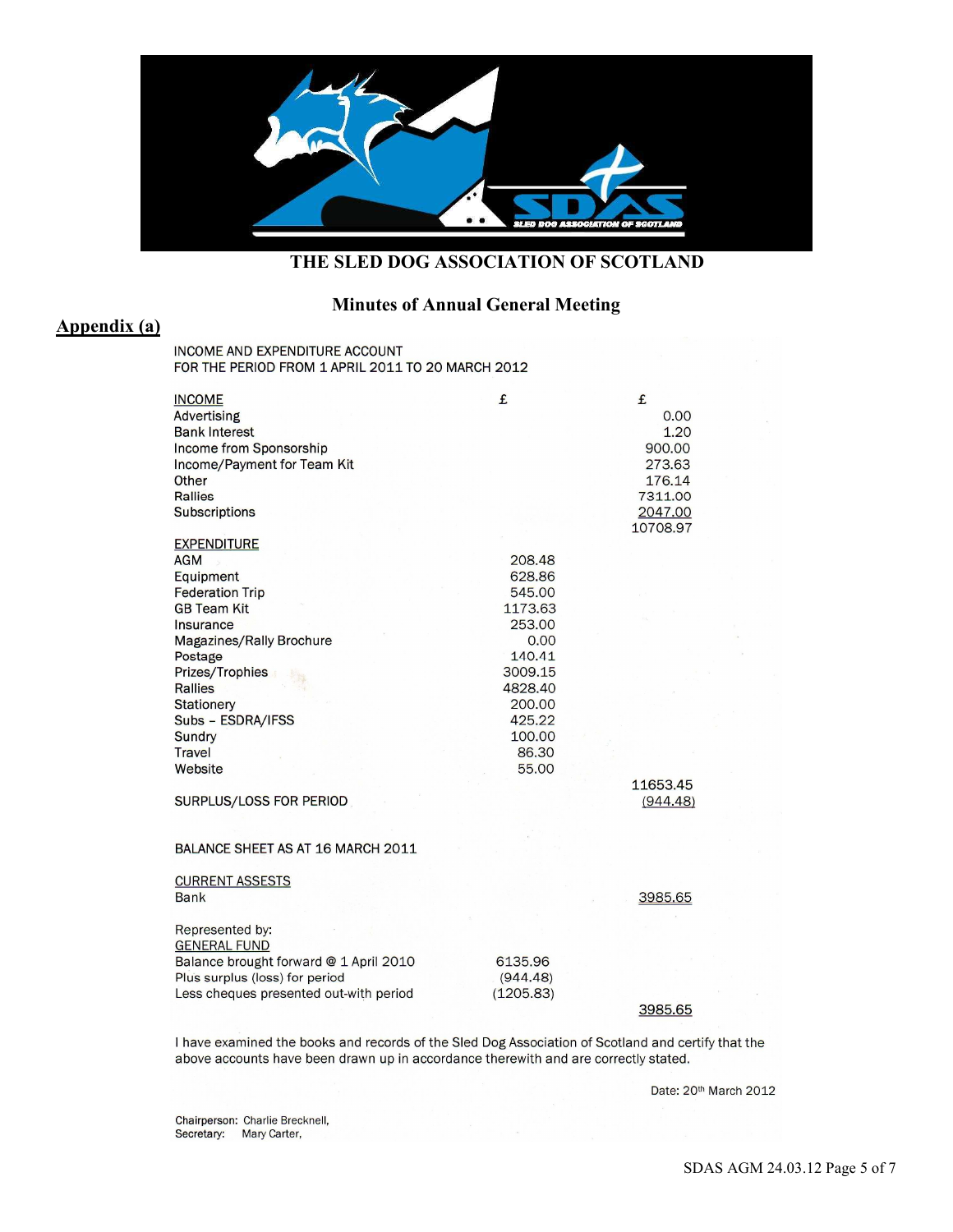

### **Minutes of Annual General Meeting**

#### **Appendix (b)**

#### **Chairman's report**

After such a successful series last season, the  $2011 - 2012$  SDAS  $21<sup>st</sup>$  Anniversary season has been a challenging one. I think we have all felt the effects of the economic downturn which has been reflected in the race entries, particularly for the northern races, which has meant we have struggled to break even this year, with many races running at a loss as you have seen.

The Championship series started well with a healthy turnout for the Ae Forest, an old favorite which proved popular once again, especially with the great sponsorship prizes secured by organizers Mike & Liz Rigg. The pressure is on for them to follow this us next season.

With changes in Forestry management and the weather not sure what it was going to do, the Black Isle proved a bit of a headache for Alan, but as usual all went well come race day and after the event Alan has secured the use of the forest for next season.

Cherry spent time again, putting on the Culbin event, finding new and interesting trails for us to use and test teams. Thankfully this year the weather gave us cold & sunshine rather than the rain we had last year.

Paul and Jacqui worked very hard last summer to secure a superb new venue at Darnaway, this estate has some really great potential but sadly was very poorly attended despite their efforts. I hope for next year's events more of you will travel up to these Northern events  $\&$  see the great trails you are missing. Paul  $\&$  Jacqui are working very hard to put together an exciting event there for next year which hopefully may see us using three different trails.

Once again, Mark and his team at Ford put together a fantastic and very technical trail which tested both mushers and dogs with some tight twisty trails through the trees. Again, he has plans to develop the venue so each year there are more challenges.

And to the penultimate event: The National Championships. The SDAS committee came under some criticism this year for the National Championship event not being part of the series, but as you have already been reminded this was decided by the membership at last year's AGM.

However, the event proved to be a great success with the biggest entry for a SDAS event this season. Many Southern competitors, both members and non members, traveled up to make this a very enjoyable event, catching up with old faces many of us have not seen for a while. Although the weather was warmer than we would expect for March, John & Mary had everything in place so that early starts & shorter trails made it possible for the event to go ahead.